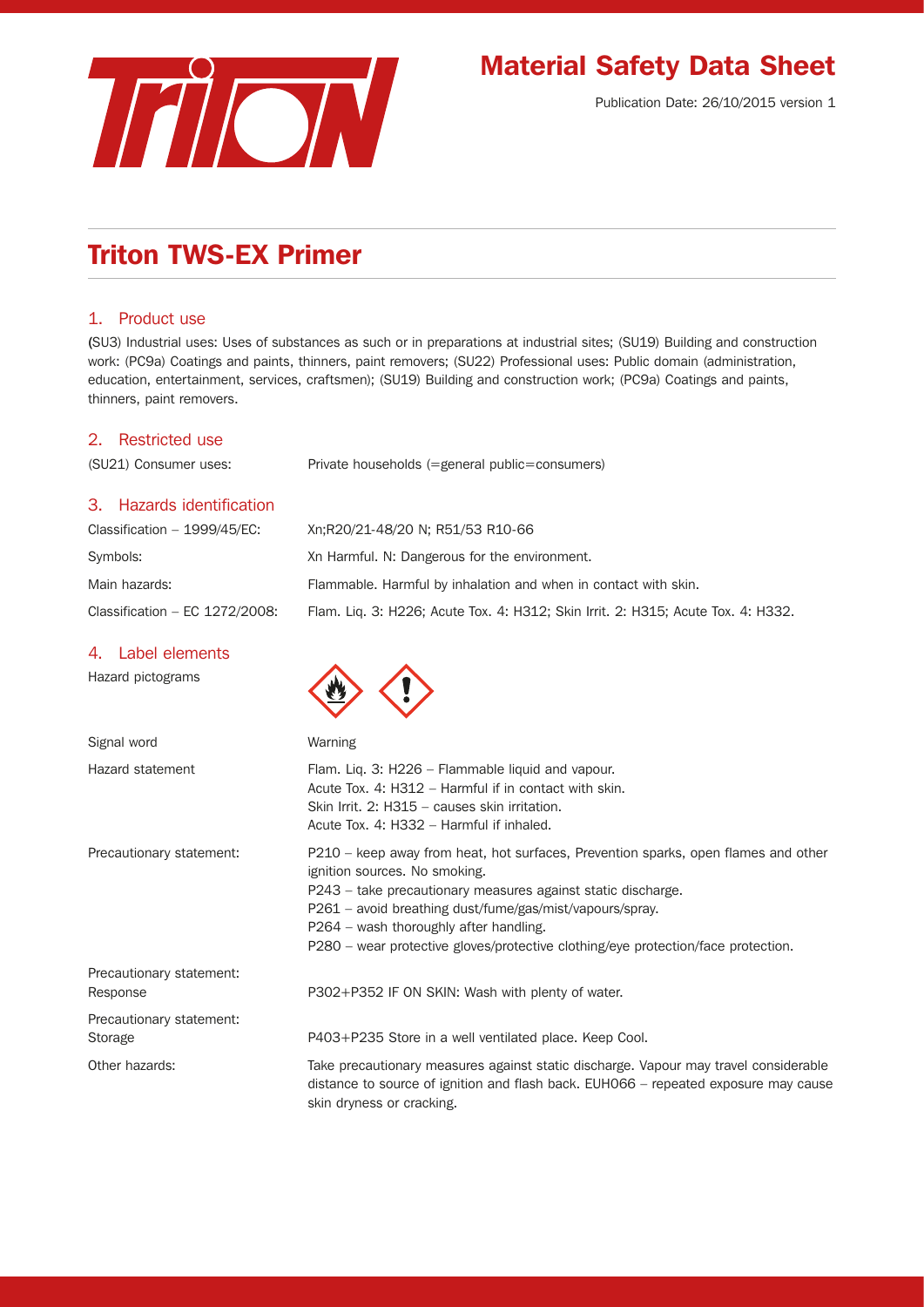# 5. Composition/information on ingredients

### Mixtures:

# 67/548/EEC/1999/45/EC

| <b>Chemical name</b>                              | Index No.         | CAS No.   | EC No.    | Conc. $(\%w/w)$ | <b>Classification</b>                           |
|---------------------------------------------------|-------------------|-----------|-----------|-----------------|-------------------------------------------------|
| Xylene (Xylene,<br>o-,m-,-p- or mixed<br>isomers) | 601-022-00-9      | 1330-20-7 | 215-535-7 | $30 - 40%$      | R <sub>10</sub> Xn;<br>R20/21 Xi;<br><b>R38</b> |
| Bitumen (for<br>Primers)                          | $\qquad \qquad -$ |           |           | $40 - 50%$      | Xn: R20/21                                      |

# EC 1272/2008

| <b>Chemical name</b>                                | <b>Index No.</b> | CAS No.   | EC No.    | Conc. $(\%w/w)$ | <b>Classification</b>                                                                              |
|-----------------------------------------------------|------------------|-----------|-----------|-----------------|----------------------------------------------------------------------------------------------------|
| Xylene (Xylene, o-,<br>m-, -p- or mixed<br>isomers) | 601-022-00-9     | 1330-20-7 | 215-535-7 | $50 - 60%$      | EUH066;<br>Flam.Liq 3: H226;<br>STOT SE 3: H336;<br>STOT RE 1: H372;<br>Aquatic Chronic 2:<br>H411 |
| Bitumen (for<br>Primers)                            |                  | —         |           | $40 - 50%$      | Acute Tox, 4:<br>H312+H322;                                                                        |

## 6. First aid measures

| Inhalation:                                               | Move the exposed person to fresh air.                                                                                                                                                                                        |
|-----------------------------------------------------------|------------------------------------------------------------------------------------------------------------------------------------------------------------------------------------------------------------------------------|
| Eye contact:                                              | Rinse immediately with plenty of water for 15 minutes. Seek medical attention if<br>irriation or symptoms persist.                                                                                                           |
| Skin contact:                                             | Wash off immediately with plenty of soap and water. Remove contaminated clothing.                                                                                                                                            |
| Ingestion:                                                | Rinse mouth thoroughly. If you feel unwell, seek medical advice<br>(show the label where possible).                                                                                                                          |
| Symptoms:                                                 |                                                                                                                                                                                                                              |
| Inhalation:                                               | May cause dizziness and headaches. Harmful by inhalation. Inhalation may cause<br>nausea and vomiting.                                                                                                                       |
| Eye contact:                                              | May cause irritation to eyes.                                                                                                                                                                                                |
| Skin contact:                                             | Harmful in contact with skin. Irritating to skin. Repeated exposure may cause skin<br>dryness or cracking.                                                                                                                   |
| Ingestion:                                                | Ingestion may cause nausea or vomiting. If you feel unwell, seek medical advice<br>and show the label where possible. Never give anything by mouth to an unconscious<br>person. Wash all contaminated clothing before reuse. |
| <b>Firefighting measures</b><br>7.                        |                                                                                                                                                                                                                              |
| Extinguishing media:                                      | Use appropriate. Foam, CO <sub>2</sub> , Dry chemical.                                                                                                                                                                       |
| Special hazards arising from<br>the substance or mixture: | Burning produces obnoxious and irritating fumes. Vapour may travel considerable                                                                                                                                              |

Advice for firefighters: Wear suitable respiratory equipment where necessary.

distance to source of ignition and flash back.

# 8. Accidental release measures

Methods and material for

Environmental precautions: Prevent further spillage if safe. Do not allow the product to enter drains.

containment and cleaning up: Absorb with inert, absorbent material. Transfer to suitable, labeled containers for disposal.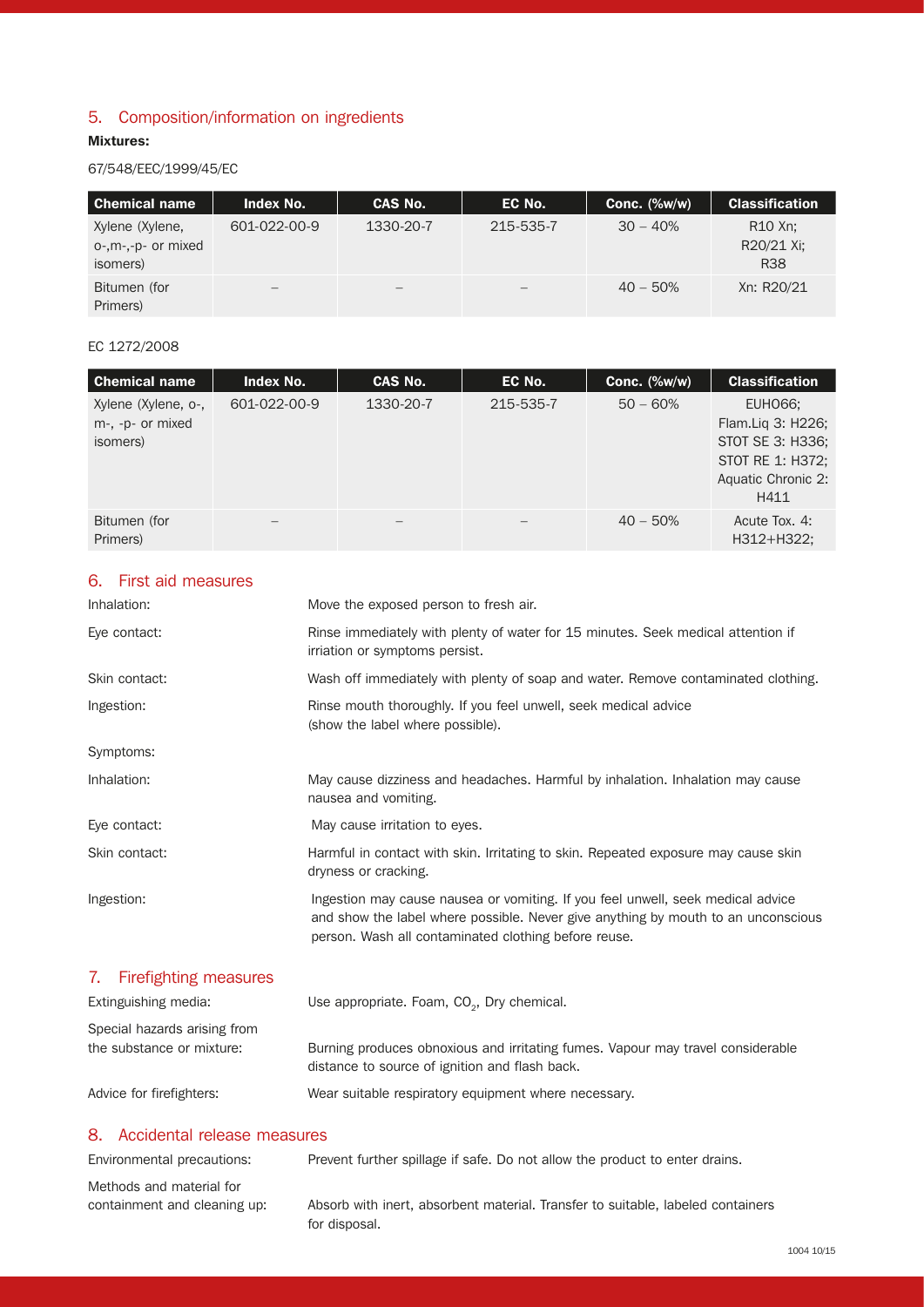#### 9. Handling and storage

Precautions for safe handling: Adopt best Manual Handling considerations when handling, carrying and dispensing. Take precautionary measures against static discharges. Keep away from sources of ignition. No smoking. Take precautions against static discharges. When using do not eat, drink or smoke.

Conditions for safe storage: Keep container lid tightly closed. Keep in a cool, dry, well ventilated area. Keep away from food, drink and animal feed stuffs. Keep away from sources of ignition. No smoking.

> WEL 8-hr limit mg/m<sup>3</sup>: 220 WEL 15 min limit mg/m<sup>3</sup>: 441 WEL 15 min limit mg/m<sup>3</sup> total -

WEL 15 limit mg/m<sup>3</sup> total  $-$ 

#### 10. Exposure controls/personal protection

Exposure limit values:

WEL 8-hr limit ppm: 50 WEL 15 min limit ppm:100 WEL 8-hr limit mg/m<sup>3</sup> total -Inhalable dust: WEL 8-hr limit mg/m<sup>3</sup> total  $$ respirable dust:

Exposure controls:

respirable dust:

inhalable dust:

Appropriate engineering controls: Ensure adequate ventilation of the working area.

Individual protection measures: Wear suitable gloves and eye/face protection. Wear suitable protective clothing. Wear suitable respiratory equipment when necessary.

# 11. Physical and chemical properties

| Appearance:                       | Liquid                  |
|-----------------------------------|-------------------------|
| Colour:                           | <b>Black</b>            |
| Odour:                            | Aromatic                |
| pH:                               | Not relevant            |
| Freezing point:                   | No data available       |
| Initial boiling point:            | No data available       |
| Flash point:                      | $>25^{\circ}$ C         |
| Evaporation rate:                 | No data available       |
| Vapour pressure:                  | No data available       |
| Upper explosive limit:            | 8%                      |
| Lower explosive limit:            | 0.6%                    |
| Vapour pressure:                  | No data available       |
| Relative density:                 | 0.95                    |
| Partition co-efficient:           | No data available       |
| Auto-ignition temperature:        | $~1488^{\circ}$ C       |
| Viscosity:                        | 300 sec. 3mm (ISO 2431) |
| Oxidising properties:             | Not relevant            |
| Explosive properties:             | Not relevant            |
| Solubility:                       | Insoluble in water      |
| VOC (Volatile Organic Compounds): | 453 g/l                 |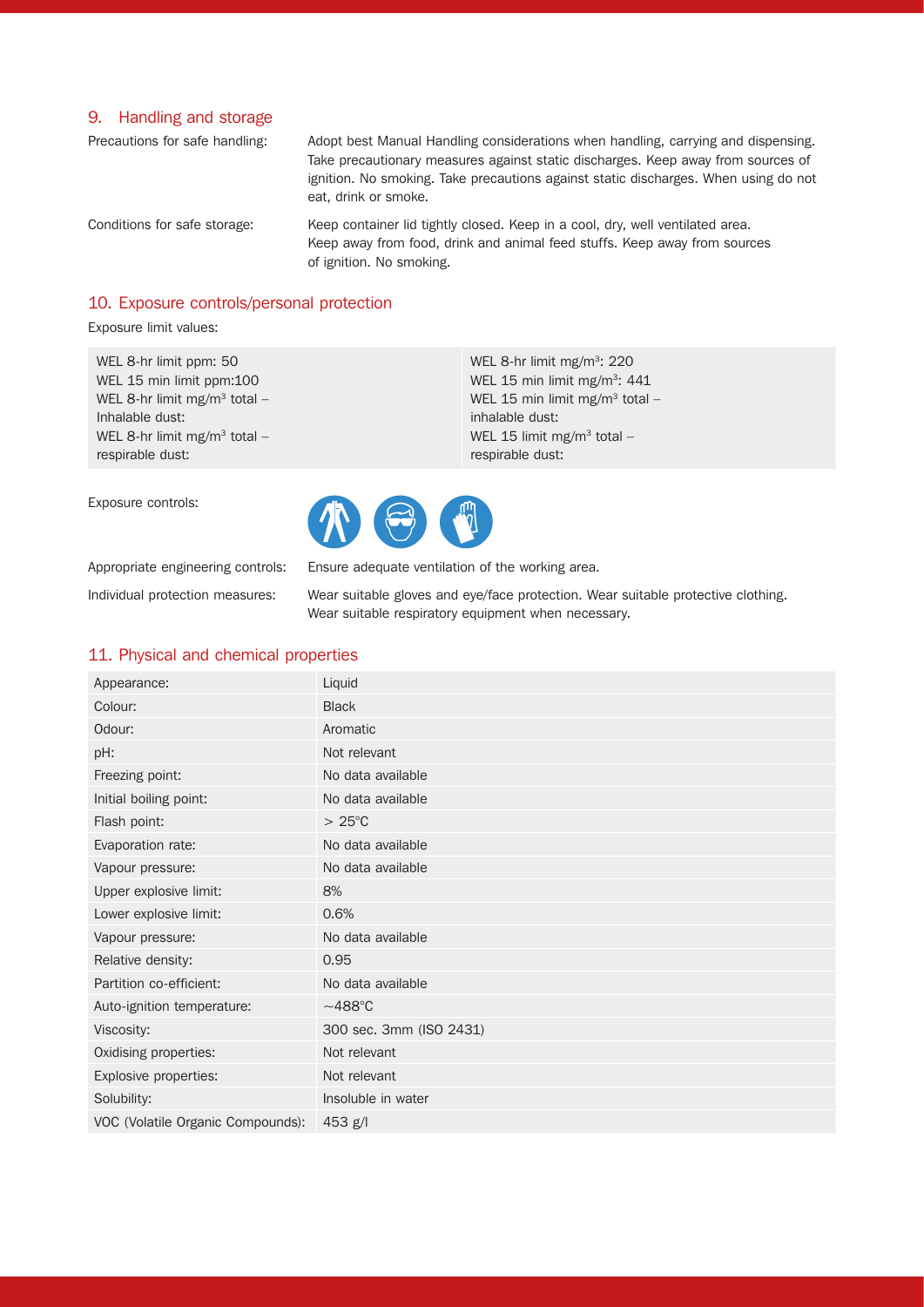# 12. Stability and reactivity

| Reactivity:                                          | Avoid sparks, flames, heat and sources of ignition. Oxidising agents.                                                                         |
|------------------------------------------------------|-----------------------------------------------------------------------------------------------------------------------------------------------|
| Chemical stability:                                  | Flammable liquid.                                                                                                                             |
| Possibility of hazardous reactions: Flammable liquid |                                                                                                                                               |
| Conditions to avoid:                                 | Heat, sparks, open flames.                                                                                                                    |
| Incompatible materials:                              | Oxidising agents.                                                                                                                             |
|                                                      | Hazardous decomposition products: Carbon oxides, aliphatic hydrocarbons. Nitrogen oxides.<br>Burning produces obnoxious and irritating fumes. |

# 13. Toxicological information

| Acute toxicity:            | Harmful by inhalation and in contact with skin.           |
|----------------------------|-----------------------------------------------------------|
| Skin corrosion/irritation: | Irritating to skin                                        |
| Xvlene:                    | Oral Rat LD50: 4300 mg/kg Inhalation Rat LC50/4 h: 29 mg/ |

# 14. Ecological information:

| Xylene: | Algae IC50/72h: 3.2 mg/l Rainbow trout LC50/96h: 4.2mg/kg |
|---------|-----------------------------------------------------------|
|         |                                                           |

# 15. Disposal considerations

| General:      | Dispose of as special waste in compliance with local and national regulations.                         |
|---------------|--------------------------------------------------------------------------------------------------------|
| Methods:      | Contact a licensed waste disposal company.                                                             |
| Further info: | EWC, 08 01 $11*$ waste paint and varnish containing organic solvents or other<br>dangerous substances. |

# 16. Transport information





| <b>UN 1999</b>                       |
|--------------------------------------|
| Tars, Liquid (Bitumen cutback)       |
|                                      |
| 3                                    |
|                                      |
| $\mathcal{S}$                        |
| $\mathcal{S}$                        |
| 111                                  |
| <b>No</b>                            |
| <b>No</b>                            |
| 30<br>(D/E)                          |
| F-E-S-E<br>366<br>220L<br>355<br>60L |
|                                      |